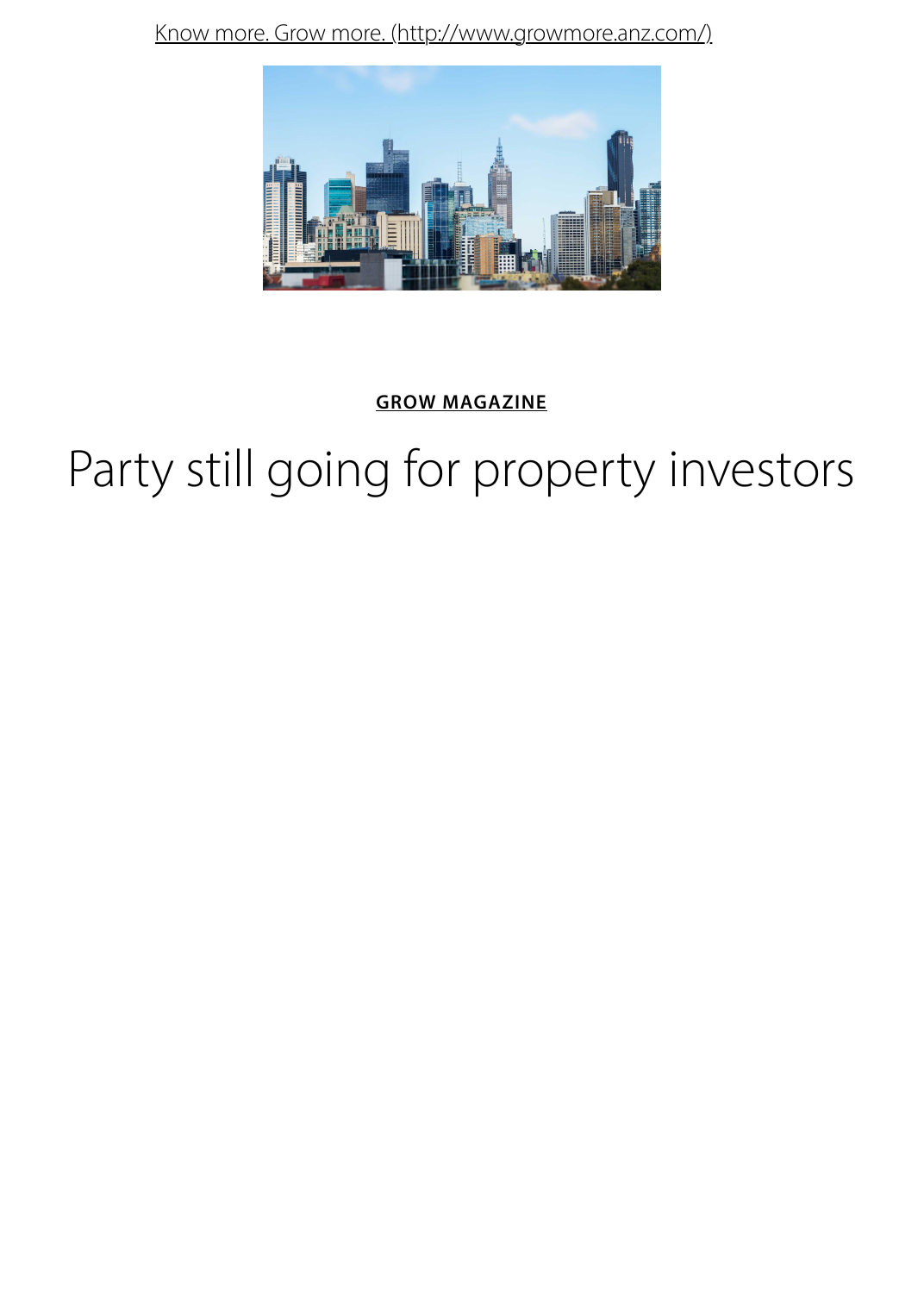# Experts say it's very unlikely property prices will calm down this year, writes Nigel Bowen.

# Key points

- In most states, house prices are still increasing.
- Strong demand indicates this will continue.
- Interest-rate increases won't shock the market.
- Unit oversupply is only a moderate risk in Brisbane and Melbourne.
- Flat wage growth, unemployment are risks to the housing market.
- Confidence is at a two-year high, according to the ANZ Property Council Survey.

Attend a dinner party or barbecue and you won't have to wait long to hear the resident bear explain why the party is over when it comes to investing in property: interest rates must rise, inner-city apartments will flood the market and the big unknown of the years, the impact of US policy.

But the experts we've spoken to resist this explanation, retaining a bullish view of the Australian property market.

# The party continues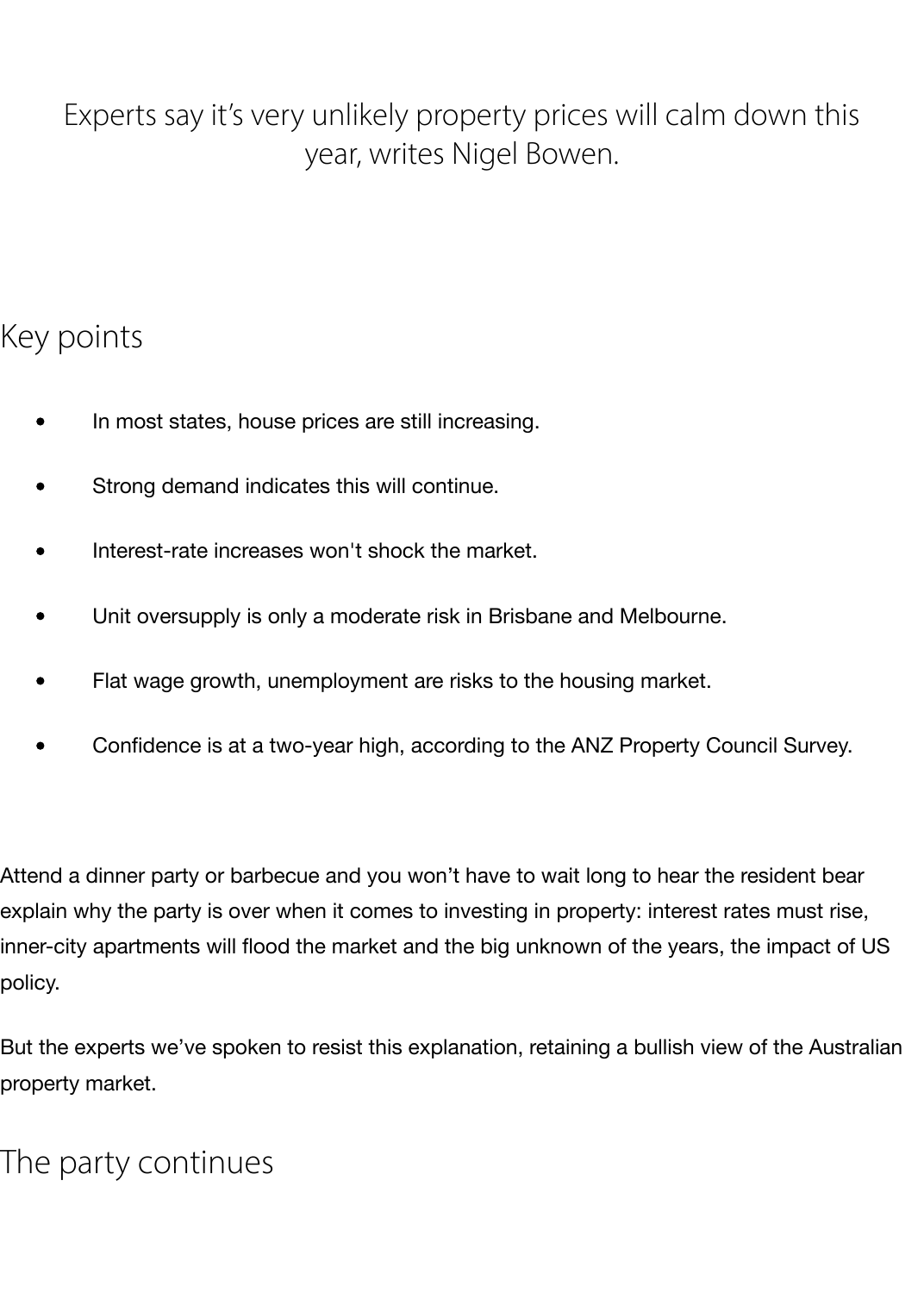"Do you need to do some more research and be more cautious than was the case in 2013?" asks CoreLogic Asia Pacific research and analytics head Tim Lawless. "Absolutely. We're almost five years into the cycle and Sydney dwelling values have risen by 60 per cent over that time. But markets such as Canberra and Hobart are showing an accelerating growth trend as well as offering comparatively healthy yield profiles.

"Our research shows 70 per cent of Australians still think it's a good time to be buying property," adds Lawless. "Counter-intuitively, almost the same amount – 67 per cent – said the market was vulnerable to a significant correction. But I'd argue those concerns are overblown."

Sydney and Melbourne prices are still moving up, says Martin North, principal at research firm Digital Finance Analytics, a consultancy for banks and financial services companies.

"Granted, there are regional differences and markets such as Perth and the Northern Territory are going sideways or a little backwards. But there is still a lot of demand that will cause prices to rise, if a little more slowly than previously, for the next 12 to 24 months."

> "Our research shows 70 per cent of Australians still think it's a good time to be buying property."

Tim Lawless, CoreLogic

# Interest rates won't end it

"Some of the very cheap rates that were around have now gone," observes North. "Rates are going to rise over the next 12 to 18 months, but it will happen slowly. Buyers can still get a great deal if they lock in rates now for the next three to five years."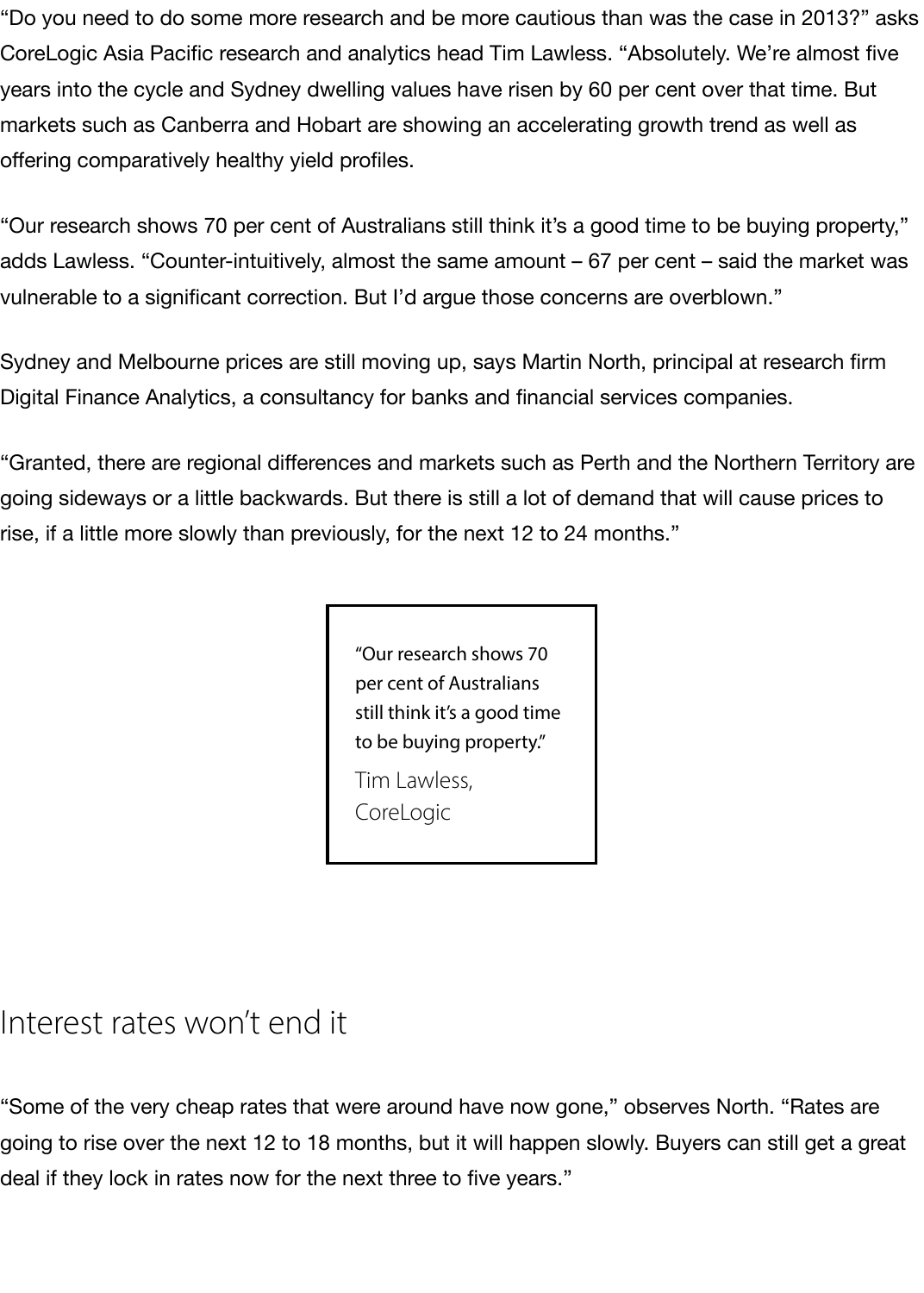## Neither will oversupply

"People aren't wrong to be worried about the inner-city unit markets in Brisbane and N but the crunch is still a way off," Lawless says.

"Most of those apartments are pre-sold before construction commences. The problen to 24 months later when settlement comes due. Buyers expect some on-paper capita they may start seeing an on-paper loss. That can then lead to them forfeiting their dep the developer needing to resell that stock."

He predicts non-settlement risk will peak in late 2017 in the epicentre of supply nodes

"Think Southbank, the Docklands and the central business district in Melbourne and t north and inner south in Brisbane," Lawless says. "It's the undifferentiated stock that's risk. Properties targeted towards owner-occupiers, with quality fixtures and fittings and developer behind them should be safe havens."

North concurs, saying he's modelling for falls in inner city Brisbane and Melbourne.

"But it is falls of a few per cent only, not drops of 20 per cent," he says. "There's enough in Sydney that I'm not modelling any falls in price for units there."

The housing market in 2017

(//www.youtube.com/v/SAevJap8t2I?t=20s)

(3:40 min)

## Nor even The Donald

While it's impossible to predict global events, North doesn't see any immediate cause [concern.](http://www.youtube.com/v/SAevJap8t2I?t=20s)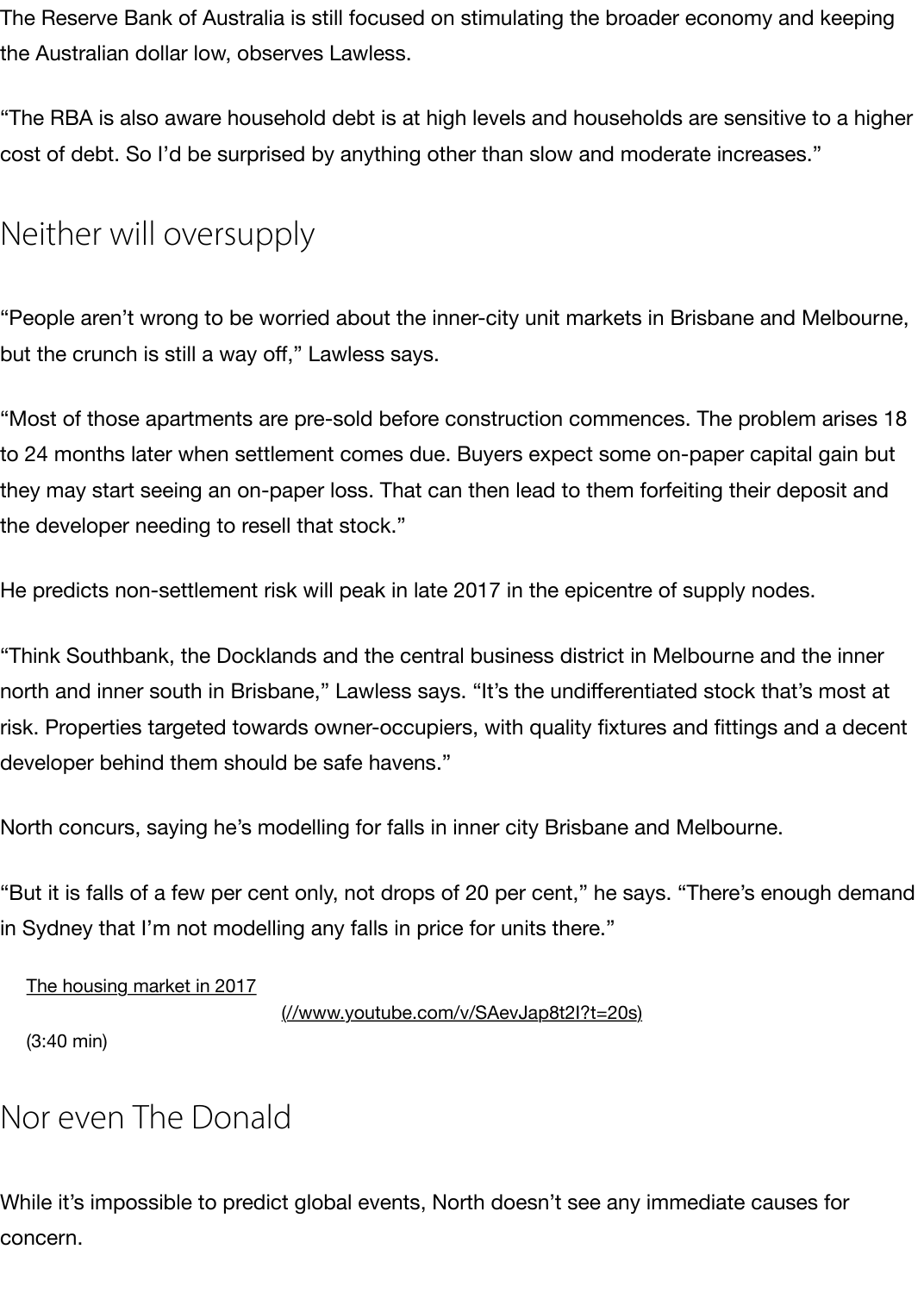While he acknowledges that Trump has introduced uncertainty into the equation, Lawl to the fact that he's been moderating his positions since winning the presidency.

"He's probably constrained in what he can do in any event," Lawless says. "Even if he example, slap a 45 per cent tariff on Chinese goods, that may prompt the Chinese to s their economy with all sorts of benefits for Australia."

#### **GROW MAGAZINE**

What you need to know about 2017

#### **READ MORE**

# Full steam ahead for [2017](http://www.growmore.anz.com/content/grow-more/en/featured/what-to-expect-in-2017)

According to the latest Australian Burea[u of Statistics figur](http://www.growmore.anz.com/content/grow-more/en/featured/what-to-expect-in-2017)es, national investor lending residential housing to the value of \$12.49 billion was approved in October 2016. This v cent higher than September 2016.

"Other asset classes are still offering little in the way of returns so I'd expect property to favour," Lawless says. "Anecdotally, it appears to be popular with lots of different inve mums and dads to self-managed super funds. A trend that looks set to gather pace th 2017 is younger people renting where they want to live and buying an investment prop somewhere more affordable."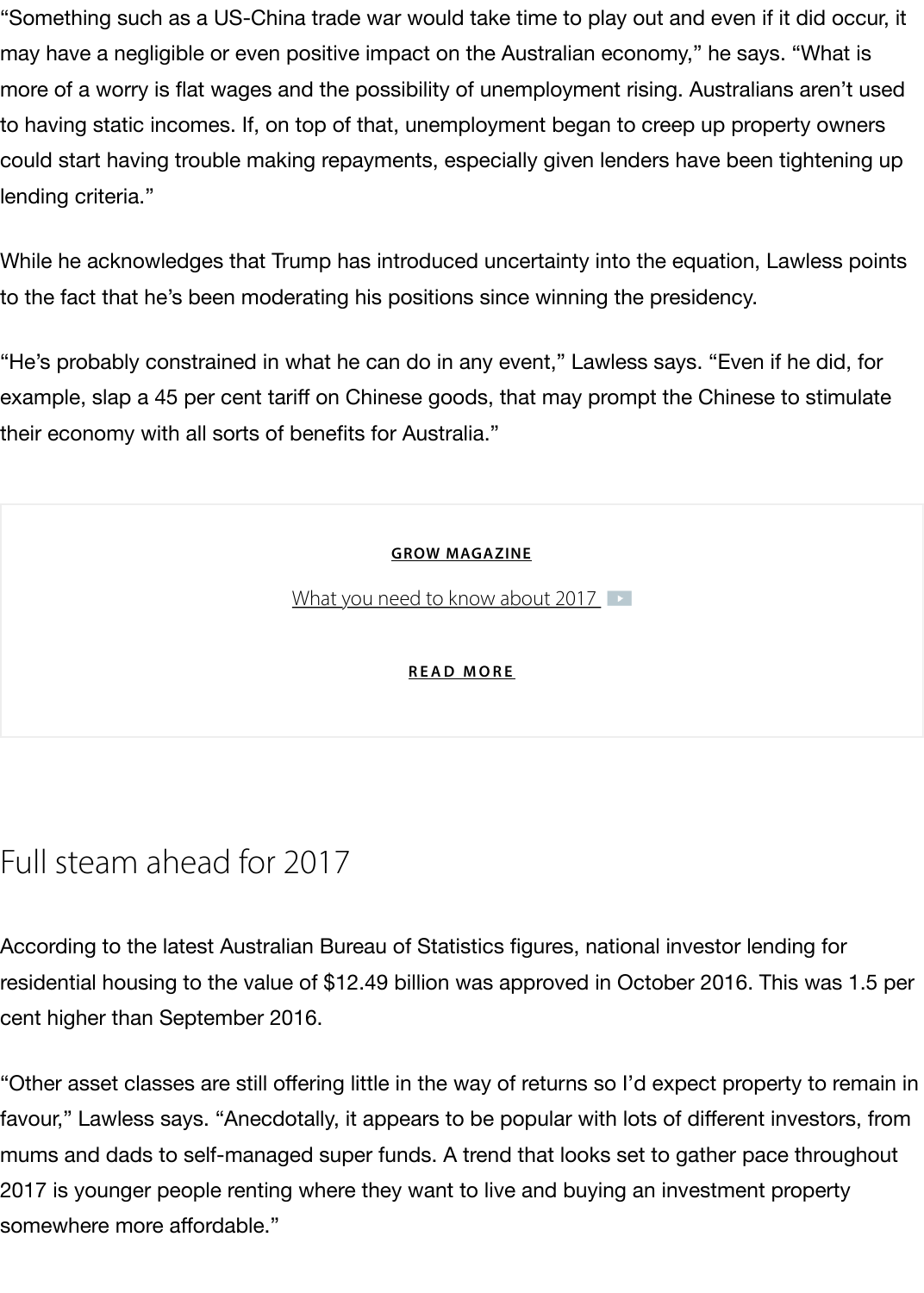For his part, North expects investment properties to continue to be going strong into 2018.

"There's life in the old dog yet," he says. "New construction stats may come off a little and interest rates may go up a bit. Nonetheless, the tax effectiveness of negative-gearing offsets and capital-gain benefits, which is underpinning the investment market, is unlikely to change. This is why there is such strong demand and aligns with recent capital growth. So it's looking like everyone will remain hot to trot in 2017."

This optimistic view of the property market is echoed in the ANZ Property Council Survey for the first quarter of the year, released January 12. Confidence rose to a two-year high, supported by stronger expectations of economic growth, capital values, and forward work schedules.

Much of the improved outlook was driven by the residential sector with house prices returning to double-digit annual growth rates across Sydney and Melbourne, while auction clearance rates have steadily increased and now sit only a fraction lower than last year's peak. Investors have also returned to the market.

"Sentiment in property markets across New South Wales, Victoria and the ACT sits around record levels, in line with the transition away from mining-led growth," says ANZ chief economist Richard Yetsenga. "A stronger non-mining economy means that we believe the RBA's easing cycle is over, and we expect rates will remain on hold this year."

While Western Australia continues to feel the negative effects of declining mining investment, the outlook for Queensland's property market looks to have bottomed, and is embarking on a tentative recovery.

The survey also found that businesses nationwide now expect interest rates to increase over the coming year.

"This reflects both the RBA being at the end of their easing cycle, as well as tighter funding conditions," Yetsenga says. "But as of yet, there is little sign that the likelihood of higher funding costs is having an adverse impact on the property sector."